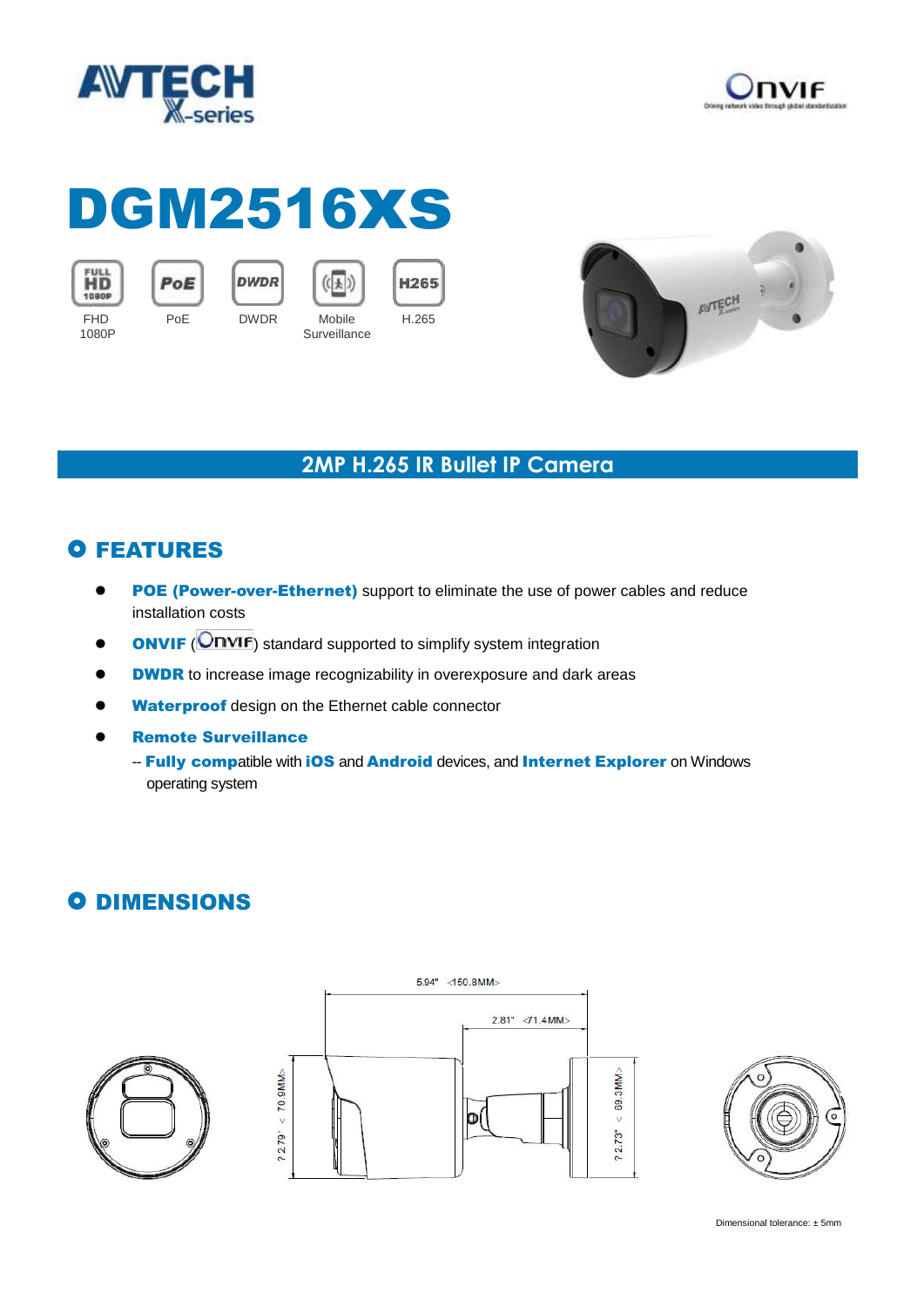



### **O SPECIFICATIONS\***

| <b>Network</b>                 |                                                                                                        |
|--------------------------------|--------------------------------------------------------------------------------------------------------|
| <b>LAN Port</b>                | <b>YES</b>                                                                                             |
| <b>LAN Speed</b>               | 10/100 Based-T Ethernet                                                                                |
| <b>Supported Protocols</b>     | TCP/IP, HTTP, DHCP, DNS, DDNS, RTP/RTSP,                                                               |
|                                | SMTP, NTP, UPnP, SNMP, HTTPS, FTP                                                                      |
| <b>ONVIF Compatible</b>        | YES (Profile S, Profile G, Profile T)                                                                  |
| Security                       | (1) Multiple user access levels with password<br>(2) IP address filtering<br>(3) Digest authentication |
| <b>Remote Access</b>           | Internet Explorer on Windows operating system                                                          |
| <b>Video</b>                   |                                                                                                        |
| Network Compression            | H.265/ H.264                                                                                           |
| Video Resolution               | Main-Stream: 1080P (1920x1080)<br>Sub-Steam: VGA (640x480)                                             |
| Frame Rate                     | 50Hz: 25fps (1920x1080,640x480)<br>60Hz: 30fps (1920x1080,640x480)                                     |
| Video bit rate                 | 128Kbps ~ 4Mbps                                                                                        |
| Multiple Video Streaming       | Dual Stream (Main / Sub)                                                                               |
| Bitrate control method         | CBR / VBR                                                                                              |
| <b>General</b>                 |                                                                                                        |
| Image Sensor                   | 1/2.7" Progressive CMOS image sensor                                                                   |
| Min Illumination               | Color 0.002Lux @(F1.2,AGC ON)                                                                          |
| <b>Shutter Speed</b>           | $1/5 \sim 1/20000$ sec                                                                                 |
| Lens                           | $3.6$ mm $-$ F No. 1.6                                                                                 |
| Viewing Angle                  | Horizontal: 88°, Vertical: 44°, Diagonal: 105°                                                         |
| SD storage                     | Micro SD slot, up to 256GB                                                                             |
| IR Effective Distance**        | Up to 30 meters                                                                                        |
| IR Shift                       | IR cut filter with auto switch                                                                         |
| Video Analytics                | N/A                                                                                                    |
| <b>WDR</b>                     | <b>DWDR</b>                                                                                            |
| <b>BLC</b>                     | <b>YES</b>                                                                                             |
| <b>ROI</b>                     | <b>YES</b>                                                                                             |
| Privacy Mask                   | <b>YES</b>                                                                                             |
| Gain Control                   | Auto                                                                                                   |
| <b>Digital Noise Reduction</b> | 3D DNR                                                                                                 |
| Image Settings                 | Rotate mode, Saturation, Brightness, Contrast, Hue, Sharpness adjustable                               |
| Audio                          | Built-in microphone                                                                                    |
| Alarm Trigger                  | <b>NO</b>                                                                                              |
| <b>Reset Button</b>            | <b>YES</b>                                                                                             |
| POE                            | YES (IEEE 802.3af)                                                                                     |
| Weather-proof                  | <b>IP66</b>                                                                                            |
| <b>Operating Temperature</b>   | -30°C $\sim$ 55°C                                                                                      |